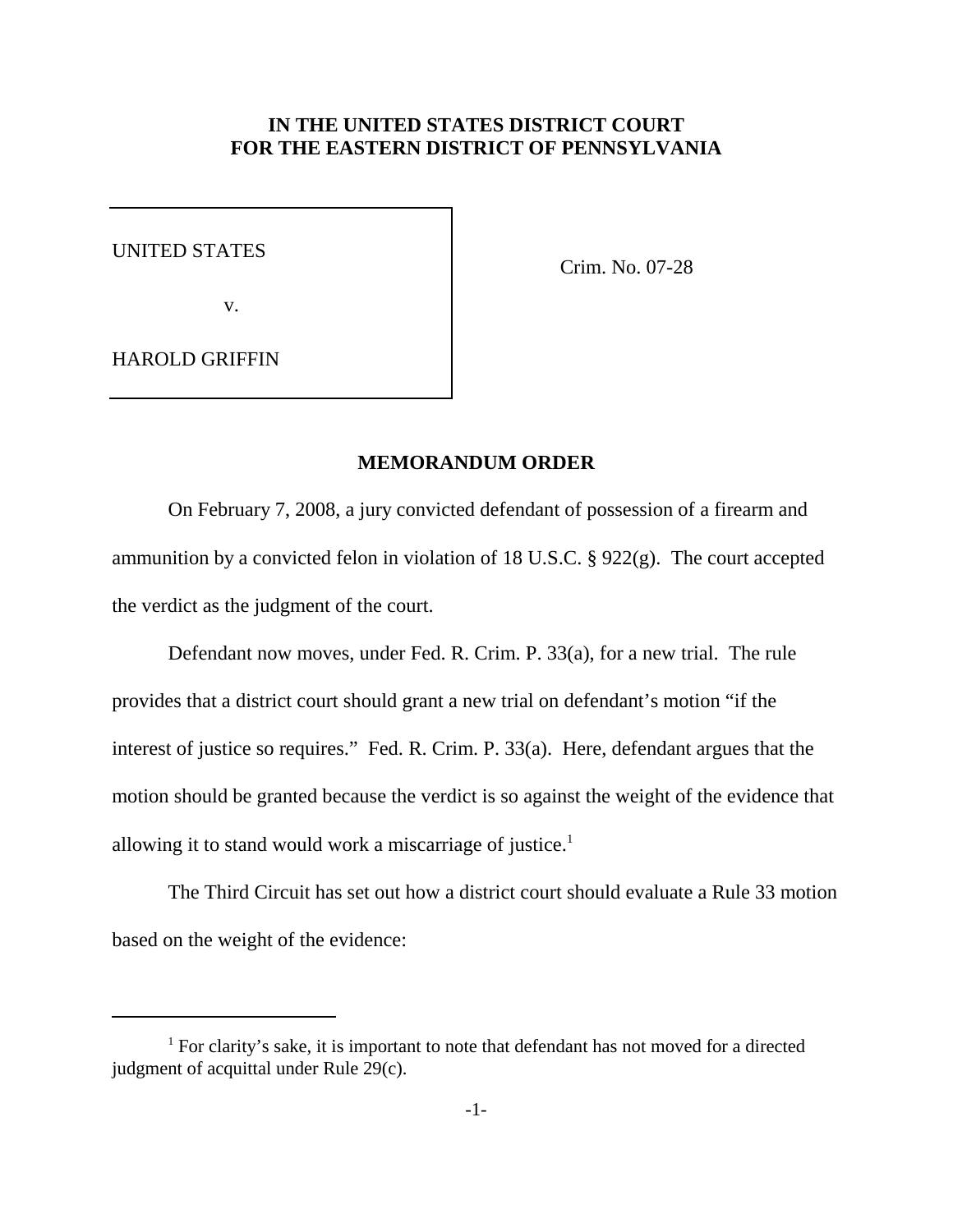A district court can order a new trial on the ground that the jury's verdict is contrary to the weight of the evidence only if it believes that there is a serious danger that a miscarriage of justice has occurred—that is, that an innocent person has been convicted. Unlike an insufficiency of the evidence claim, when a district court evaluates a Rule 33 motion it does not view the evidence favorably to the Government, but instead exercises its own judgment in assessing the Government's case. Thus, motions for a new trial based on the weight of the evidence are not favored. Such motions are to be granted sparingly and only in exceptional cases.

*United States v. Brennan*, 326 F.3d 176, 189 (3d Cir. 2003) (internal citations, quotation marks, and alterations omitted).

The trial largely revolved around a comparison of the credibility of defendant, on the one hand, and Philadelphia police officers Sergeant Walter Medycki and Officer Maurice Alfano, on the other. Defendant testified that, in the early morning hours of May 20, 2006, as he walking from his workplace to his home, he was assaulted by a man with a firearm near the intersection of Godfrey Avenue and Old York Road in Philadelphia. The assailant, according to defendant, fired the weapon into the ground, and the bullet ricocheted off the sidewalk and into defendant's leg, causing a bleeding injury. Defendant testified that he then wrestled with the assailant, eventually capturing the firearm, and the assailant, having lost the weapon, ran away. According to defendant, he then picked up various items off of the sidewalk, including two live rounds of ammunition, and jogged toward a senior citizens' home to ask for assistance. While en route, defendant saw a police car pull up behind him. Defendant then flagged the officer— Medycki—down, so that he could hand over the weapon and tell about his

-2-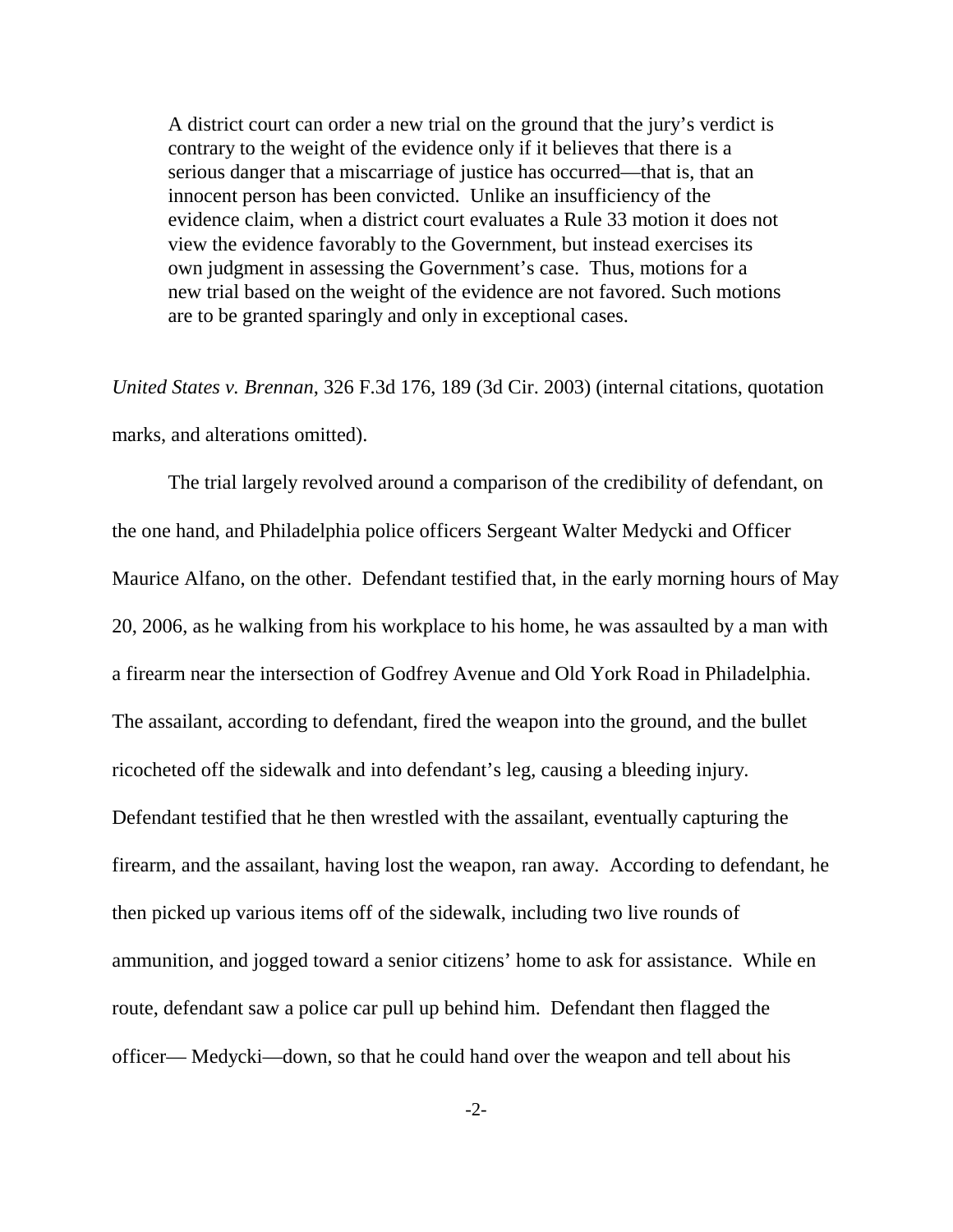assault. Medycki, however, would not listen, and instead arrested defendant and transported him to the police station. According to defendant, no one at the station would listen to his story or tend to his wound.

Medycki told a somewhat different story. He testified that he drove to the intersection of Godfrey and Old York on the morning in question because he received a report that shots had been fired in the area. Initially, he saw nothing. Then, he noticed defendant jogging across the road with what appeared to be a firearm in his hand. Medycki turned around and followed defendant into the parking lot of a senior citizens' center, yelling for defendant to stop. Defendant did not acknowledge Medycki's calls, so Medycki got out of the car, and began walking behind defendant, still yelling for him to stop. As Medycki approached defendant, defendant spun around and pointed the firearm at Medycki's chest. Medycki knocked the firearm out of defendant's hands and arrested him. Medycki then directed Officer Alfano to transport defendant to the police station, and he directed other officers to search the area. The officers found nothing that would shed light on the reported shots. Medycki also testified that defendant did not tell him that defendant had been assaulted, or that defendant was injured. Moreover, Medycki testified that he noticed no injury (despite defendant's testimony that his leg was actively bleeding). Officer Alfano testified that it was he, not Medycki, who took defendant to the police station. Alfano also testified that defendant told him nothing about any assault, nor did defendant complain of any injury, nor did Alfano notice any injury. Alfano further

-3-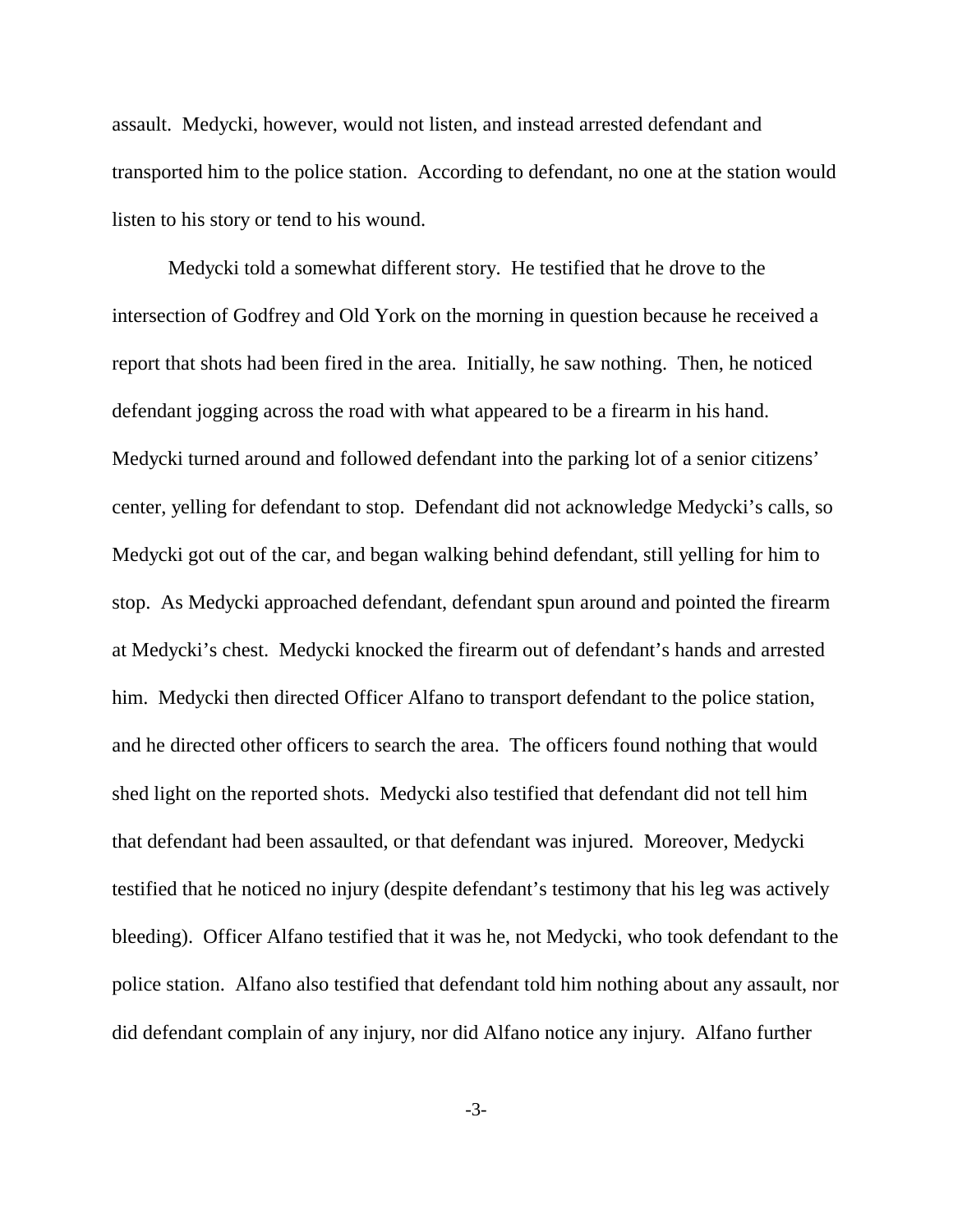testified that he took defendant's biographical information and went though a medical checklist to ensure that defendant was not injured, and that at no point did defendant appear to be injured, or complain of any injury.

On the basis of his testimony, defendant asserted a justification defense. That defense, under Third Circuit precedent, required defendant to prove by a preponderance of the evidence "(1) that the defendant or someone else was under unlawful and present threat of death or serious bodily injury; (2) that the defendant did not recklessly place himself in a situation where he would be forced to engage in criminal conduct; (3) that the defendant had no reasonable legal alternative that would avoid both the criminal conduct and the threatened death or injury; and (4) that there was a direct causal relationship between the criminal act and the avoidance of the threatened harm." *United States v. Dodd*, 225 F.3d 340, 342 (3d Cir. 2000).

In his motion papers, defendant argues that the jury's apparent rejection of this defense worked a miscarriage of justice because the evidence supporting it was overwhelming. The court cannot accept this argument. Though defendant's testimony would seem, if accepted, to fulfill all four elements of a justification defense, jurors could have, reasonably, chosen not to credit defendant's testimony. For example, defendant's account of making the effort to pick up two small live rounds of ammunition, which might have been difficult to see in the dark, before running away from an alleged life-ordeath struggle, could have struck the jurors as implausible. Similarly, defendant's

-4-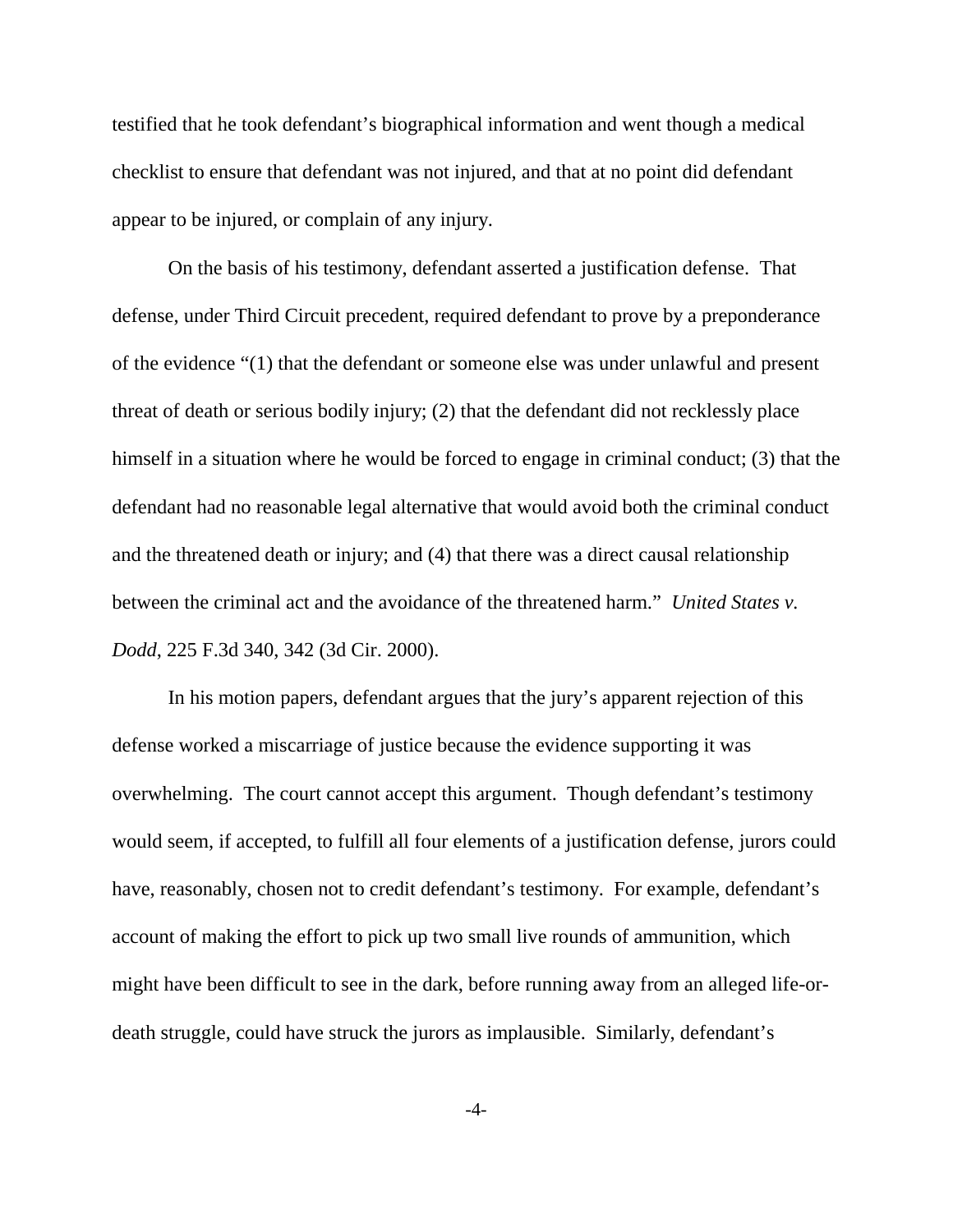decision to run, with the firearm, toward a senior citizens' home, rather than towards his own home, could have seemed unlikely. Moreover, the jurors could have credited Medycki's testimony that defendant did not inform him of any assault or of any injury. Indeed, Medycki testified that he directed some of his officers to search the area, which might have indicated to the jury that Medycki had tried in good faith to determine what happened that night, and was not, as the defense argued, ignoring evidence in order to arrest defendant and be finished with the situation. In addition, the jurors could have credited Alfano's testimony that he also was not told about any assault and that, despite going through a medical checklist with defendant, he was not informed of any injury. On the basis of these points of tension, it would have been reasonable for the jurors to conclude that defendant's entire story of the assault was not likely to be true.

None of this is to say that the evidence was overwhelmingly against defendant. Defendant's testimony was not outlandish, nor was the officers' testimony so ironclad that it could not but be believed.<sup>2</sup> But, in evaluating defendant's testimony and

<sup>&</sup>lt;sup>2</sup> Defendant identifies several perceived weaknesses in the officers' testimony. First, defendant argues that, upon seeing defendant in his rear view mirror, Medycki would not have had time to complete a u-turn and catch up with defendant in the parking lot of the senior citizens' center. The jury, however, had more than ample evidence of the distance between Medycki and the defendant, in the form of maps and pictures of the scene. The court sees no reason to question the jurors' judgment of how long such a u-turn might take. Moreover, it does not seem implausible that a person in an automobile could complete a u-turn on a deserted street, drive one city block, and catch up with a person jogging into a parking lot.

Second, defendant argues that, at such a distance, Medycki could not have recognized the item in defendant's hand as a firearm, particularly given that the firearm was wrapped in tape and did not look like a firearm, as its stock had been removed. But Medycki testified that he thought the item was a gun, in part, because of the way defendant was carrying it. The court concludes